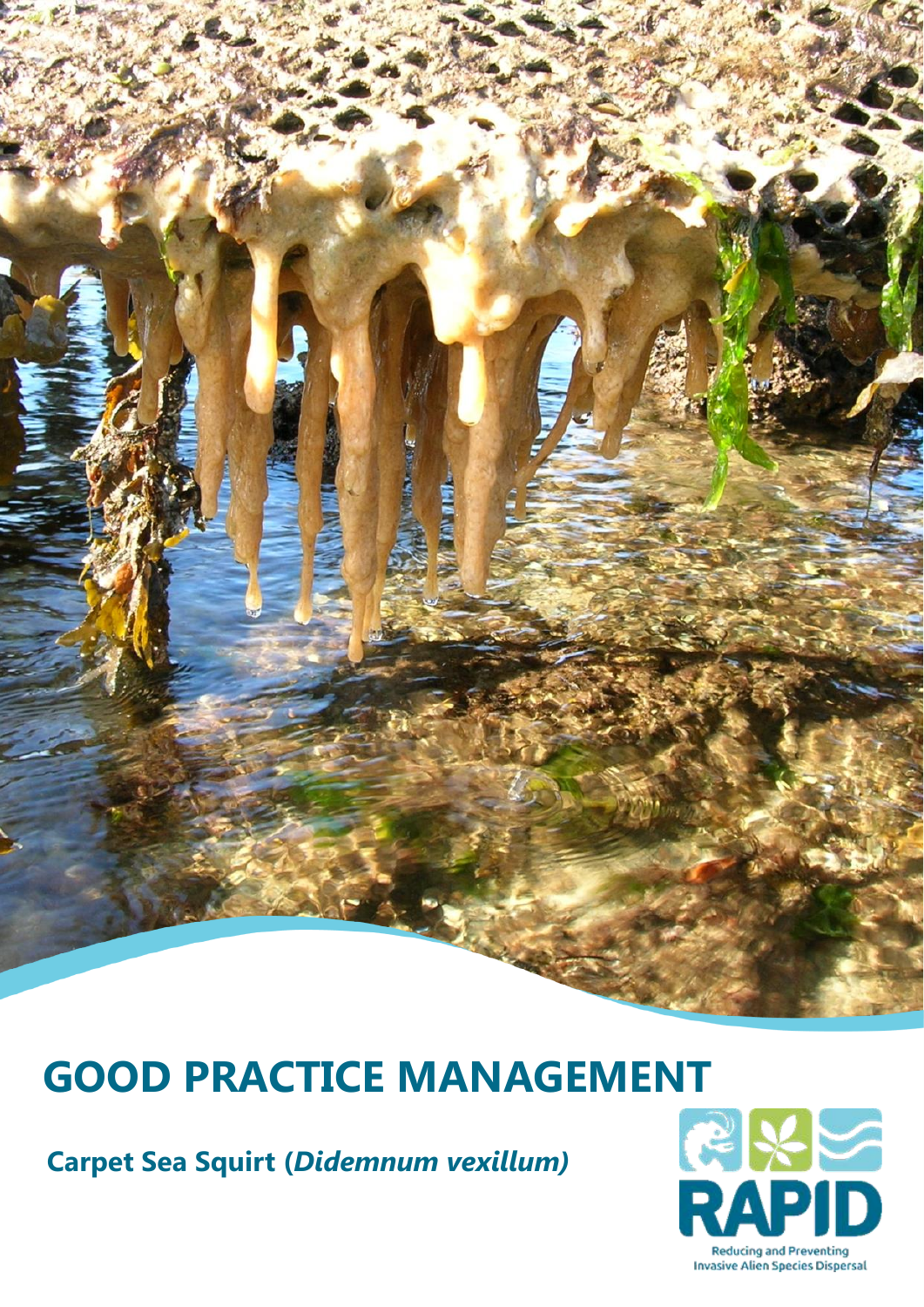

#### **For ID guides and more information:**

http://www.nonnativespecies.org/factsheet/factsheet.cfm?speciesId=1209



Image: CCW © Crown Copyright 2009 Cover image:: © J Nunn https://woodshole.er.usgs.gov/project-pages/stellwagen/

Carpet sea squirt (*Didemnum vexillum*)

Version 1: August 2018

BEST PRACTICE MANAGEMENT GUIDE FOR INVASIVE ALIEN SPECIES 2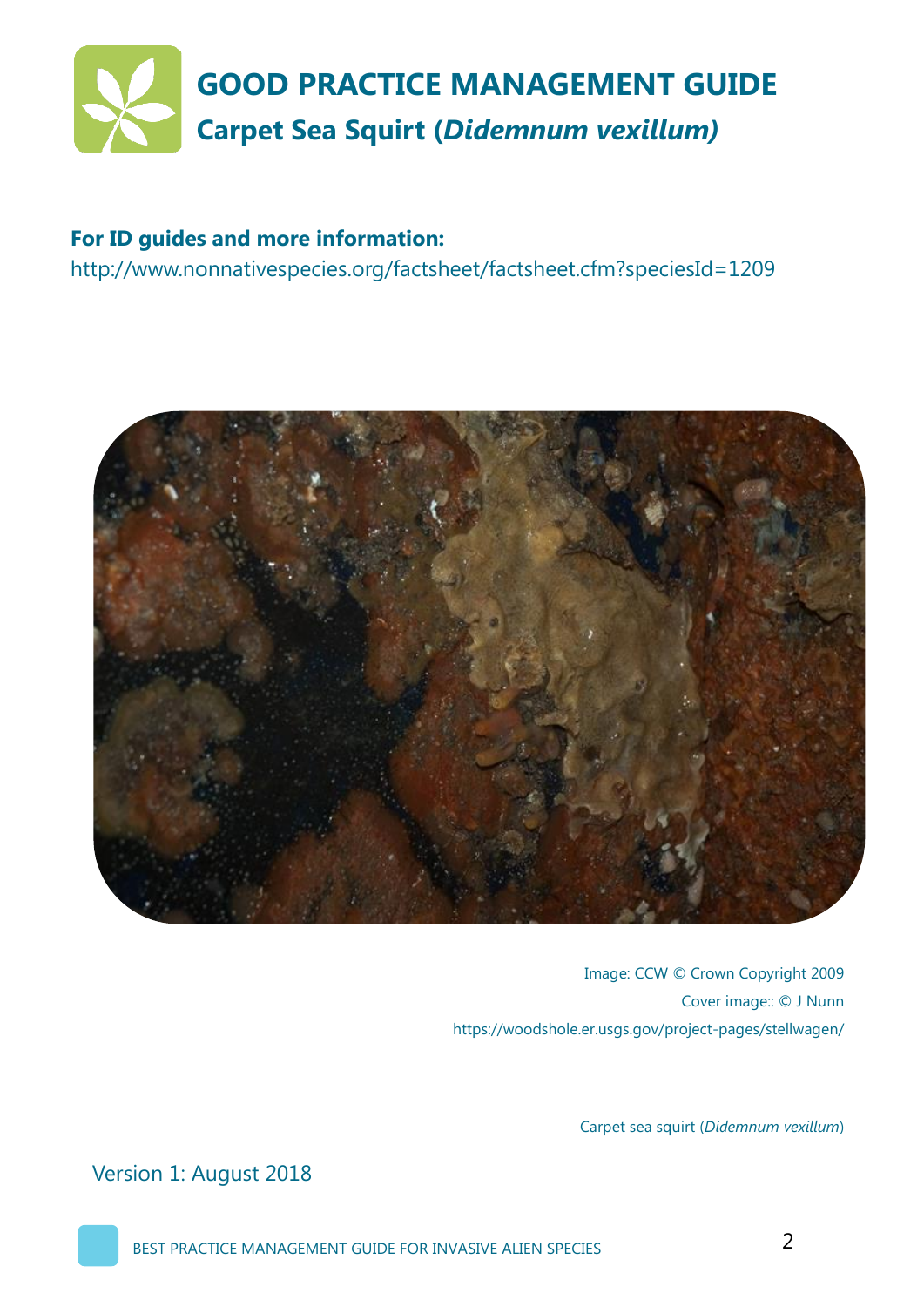# **MANAGEMENT SUMMARY**





*Didemnum vexillum* was first recorded in the UK in 2008 in Holyhead, Wales and is now well-established in marinas along the south coast of England. This highly invasive carpet sea-squirt is a colonial ascidian, a sac-like marine invertebrate filter feeder that can form huge mats or pendulous colonies on artificial and natural hard surfaces. It is very robust, tolerating a wide range of environmental conditions. Larvae are brooded within the tunic and when released, swim for a short period before attaching to a substrate. *D. vexillum* also reproduces asexually by budding and fragments of colonies readily reattach.

Impacts include overgrowth of fish spawning grounds, smothering of shellfish beds, and fouling of ships' hulls and aquaculture equipment, mussels and oysters grown from ropes and hard substrate. It can also have ecological impacts by overgrowing substrata in the sub-tidal zone and rockpools, competing with and displacing native species. *D. vexillum* exhibits strong seasonal changes in abundance and overall numbers in colonies significantly decreases during winter presenting the best chance for eradication or control.

#### **Effective management: summary**

The most effective eradication method identified so far is a combination of chemical and manual removal methods, though complete eradication is unlikely to be achieved. Structures fouled with *D. vexillum* can be encapsulated and concentrated vinegar (acetic acid 20%) pumped into the enclosure. This is cost effective and relatively easy to apply, if anoxic conditions are achieved under the wrapping. However, encapsulation is non-target specific and so should not be used to control fouling on cultured organisms (i.e. oysters, mussels) or in high value protected areas. In these cases, dipping or spraying lines with a chemical or physically removing the target species can be done, but eradication is unlikely and mortality in the farmed species can be high. As a last resort, fouled structures or aquaculture gear can be removed from the water and air dried. An ultimately unsuccessful eradication attempt using encapsulation with calcium hypochlorite in Holyhead marina (2009-2012) cost in excess of £800,000 (Holt, 2013; McKenzie, et al., 2017; Sambrook, et al., 2014).

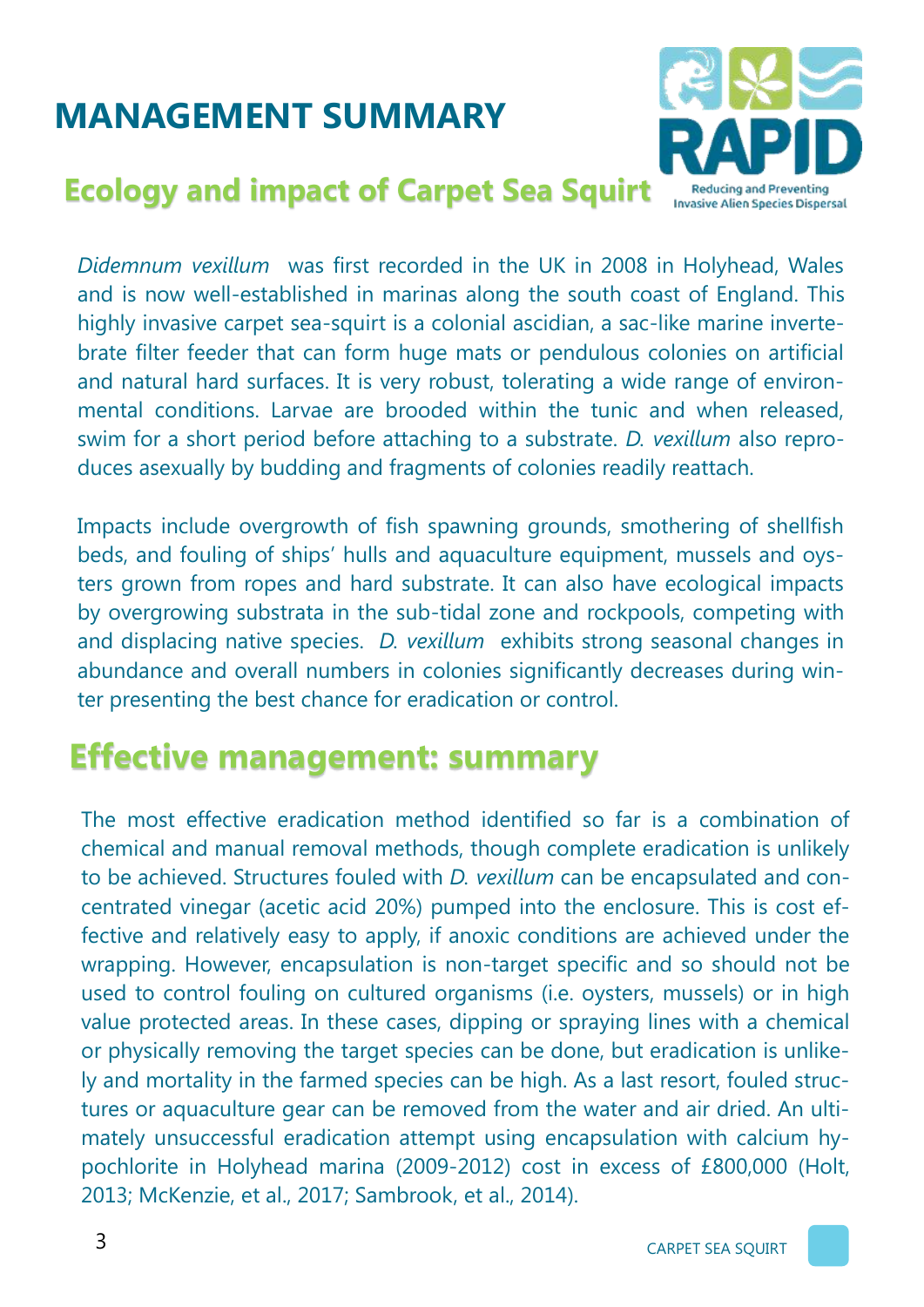## **MANAGEMENT METHODS**

## **Chemical**

Method: Chemical methods involve the use of compounds such as bleach, vinegar, lime, freshwater, or sodium hydroxide to kill the target species. In a trial in Western Australia, fouled Pacific oysters were wrapped and treated with 4% hydrated lime exposure for 4-5 minutes which reduced *D. vexillum* fouling on oysters by 85 to 96% with little impact on oysters. (Switzer et al., 2011). Decontamination berths for vessels using treatments with acetic acid and sodium hypochlorite were effective at reducing fouling by *D. vexillum* as well as containing the spread of other non-native species, but building this infrastructure can be expensive

Limitations: Encapsulation and application of chemicals will reduce amount of fouling but is likely to result in dislodging of fragments and wrapping can be pierced by oysters and tubeworms. Many of these methods are likely to result in high mortality of non-target species. Also, reduction in D. vexillum fouling created free space that allowed botryllid tunicate fouling (*Botrylloides violaceus*  and *Botryllus schlosseri*) to increase and multiple applications were required to control *D. vexillum.* Although the use of 5% acetic acid for even 1 minute can be effective against *D. vexillum*, it also dramatically reduces the survival of oysters.

#### When to manage Carpet sea squirt with chemicals

| Jan | Feb | March   April   May   June   July   Aug   Sept   Oct |  |  |  | Nov | Dec |
|-----|-----|------------------------------------------------------|--|--|--|-----|-----|
|     |     |                                                      |  |  |  |     |     |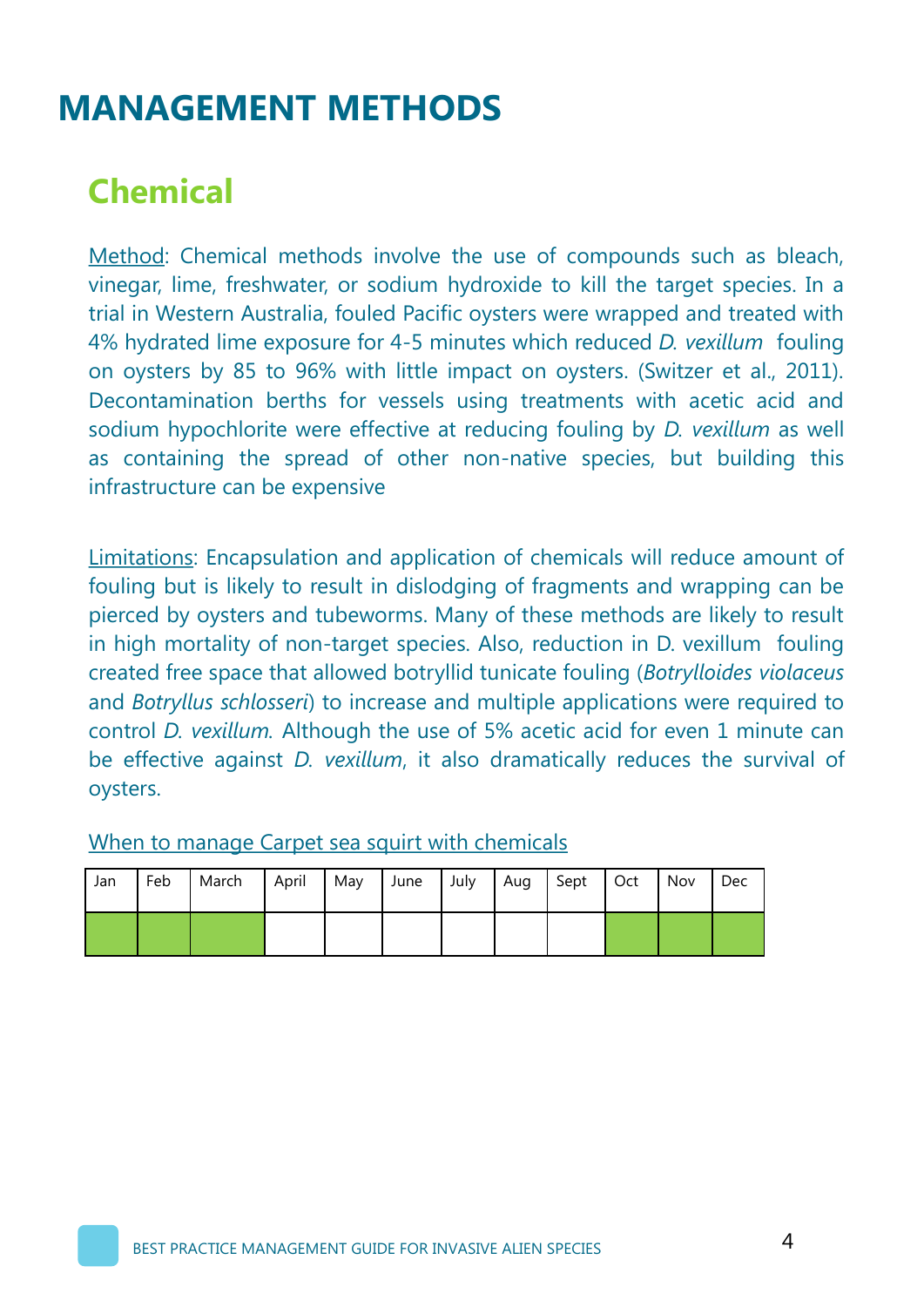# **MANAGEMENT METHODS**

## **Manual**

Method: Manual removal by handpicking or scrubbing can reduce fouling, but is highly likely to dislodge fragments and will not result in eradication. In a trial in Western Australia, manual removal via scrubbing treatments was applied prior to deployment of oysters and following sampling which reduced *D. vexillum* fouling on oysters by 85 to 96%. However, the reduction in *D. vexillum*  created free space that allowed botryllid tunicate fouling (*Botrylloides violaceus* and *Botryllus schlosseri*) to increase (Switzer et al., 2011).

Limitations: Manual methods may be used to limit spread, but is unlikely to eradiate *D. vexillum* and requires repeated treatment.

When to manage Carpet sea squirt with manual removal

| Jan | Feb March April May |  | June July Aug Sept Oct |  |  | Nov | Dec |
|-----|---------------------|--|------------------------|--|--|-----|-----|
|     |                     |  |                        |  |  |     |     |

#### **Ineffective methods**

#### **Biological**

Sea stars, crabs, gastropods, periwinkles, sea urchins and nudibranchs have not been successful as biological treatments at controlling tunicate fouling (Switzer et al., 2011; McKenzie, et al., 2017).

#### **Mechanical**

Seabed cover has not proved effective in controlling *D. vexillum* and causes high mortality of non-target species.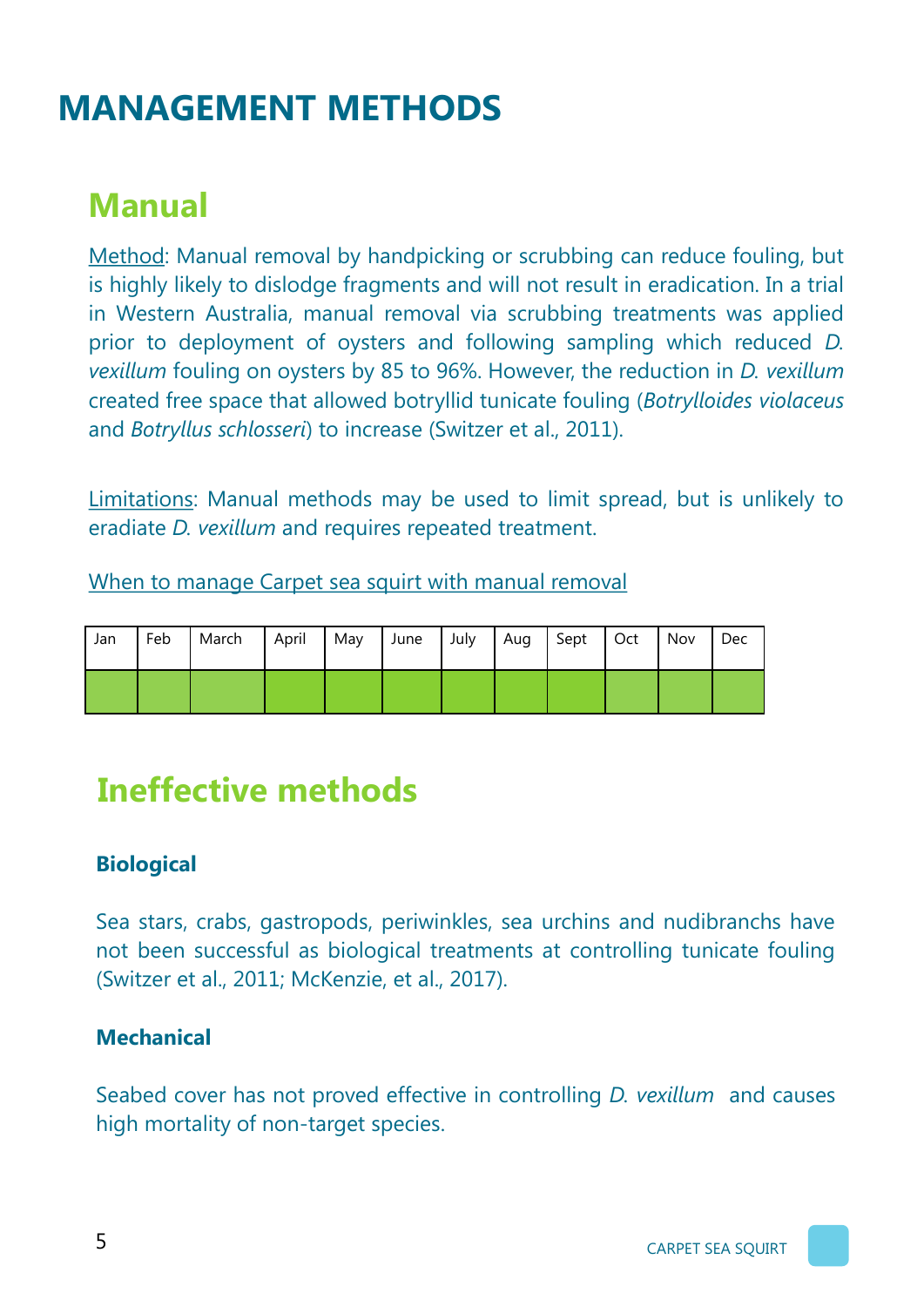#### **Preventing spread**

*D. vexillum* is difficult to control and eradicate and re-introduction to cleaned areas is highly likely unless pathways of introduction are managed. The GB Working Group (2010) identified five primary pathways: recreational boating, fisheries and aquaculture, ship recycling, marine industries and commercial shipping, producing recommendations and priority actions for reducing rate of spread and reintroductions of *D. vexillum*.

## **Legislation**

The 2004 International Convention for the Control and Management of Ships' Ballast Water and Sediment came into force in September 2017 and aims to address the issue of transport of INNS in ballast water. The European Marine Strategy Framework Directive (MSFD) requires Member States to work towards 'good environmental status' (GES) of their marine waters by 2020, including reduction in the risk of introduction and spread of non-native species through improved management and species specific management plans for high risk invasive species. The EU Invasive Alien Species regulation (2015) requires that pathway action plans be put in place to control the introduction and spread of listed species (as of 2018, the only marine species listed is the Chinese Mitten Crab).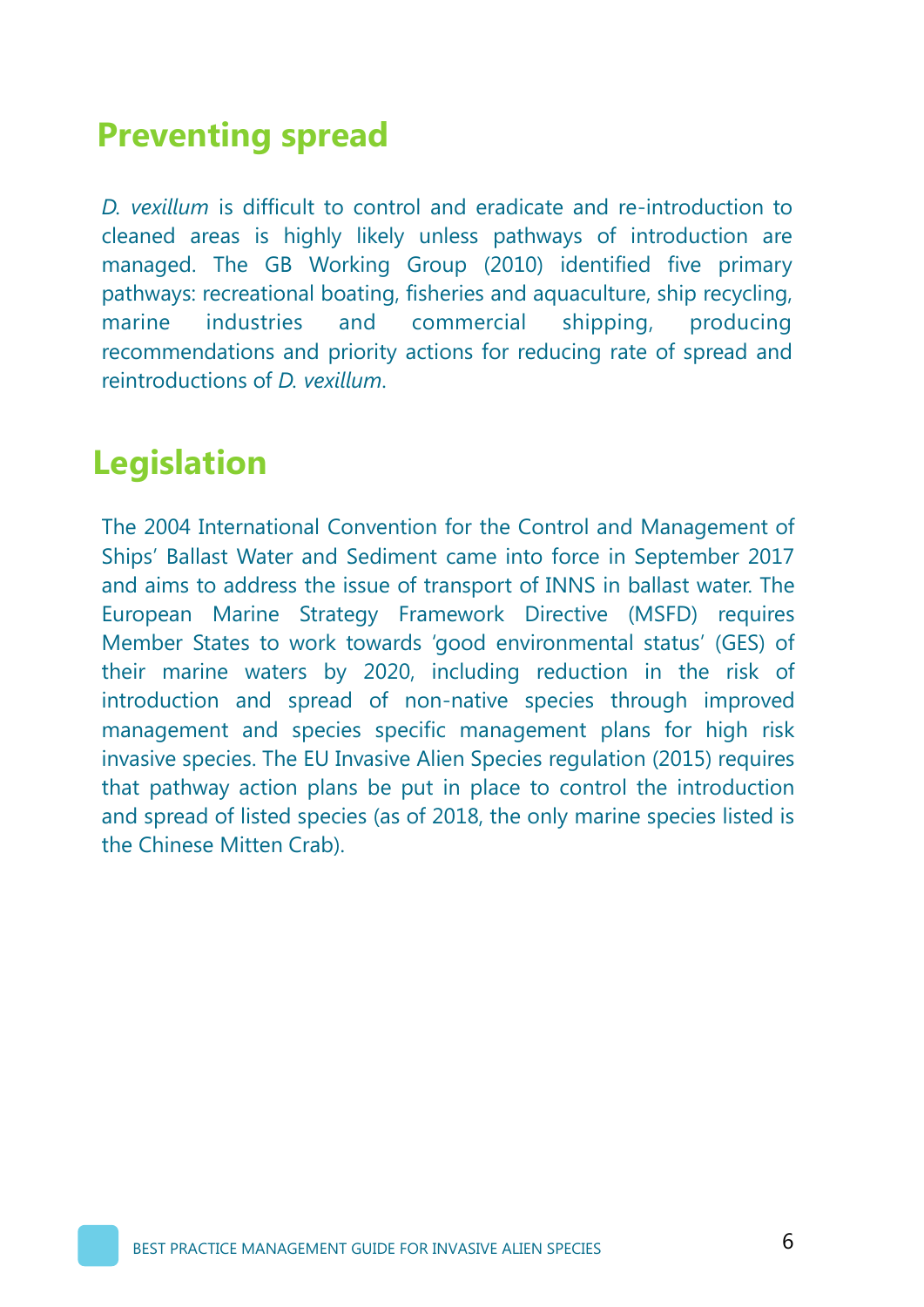## **References**

GB Didemnum vexillum Working Group (2010) Recommendations for Reducing the Rate of Spread and Potential Re-Invasion of *Didemnum vexillum* . Final report. https://secure.fera.defra.gov.uk/nonnativespecies/ downloadDocument.cfm?id=672

Holt, R. (2013) The Carpet Seasquirt (*Didemnum vexillum*) eradication programme, Natural Resources Wales.

McKenzie, C.H., Reid, V. and Lambert, G., et al. (Eds) (2017) Alien Species Alert: *Didemnum vexillum:* Invasion, impact, and control. ICES Cooperative Research Report, No. 335.

Muñoz, J. and McDonald, J. (2014) Potential Eradication and Control Methods for the Management of the Ascidian *Didemnum perlucidum* in Western Australia. Department of Fisheries Research Report No. 252.

Sambrook, K., Holt, R.H.F., Sharp, R., Griffith, K., Roche, R.C., Newstead, R.G., Wyn, G.., Jenkins. S.R. (2014) Capacity, capability and cross-border challenges associated with marine eradication programmes in Europe: The attempted eradication of an invasive non-native ascidian, *Didemnum vexillum* in Wales, United Kingdom. *Marine Policy*, 48, 51–58.

Switzer, S.E., Therriault, T.W., Dunhama, A. and Pearce, C.M. (2011) Assessing potential control options for the invasive tunicate *Didemnum vexillum* in shellfish aquaculture. *Aquaculture*, 318 (1–2), 145-153.